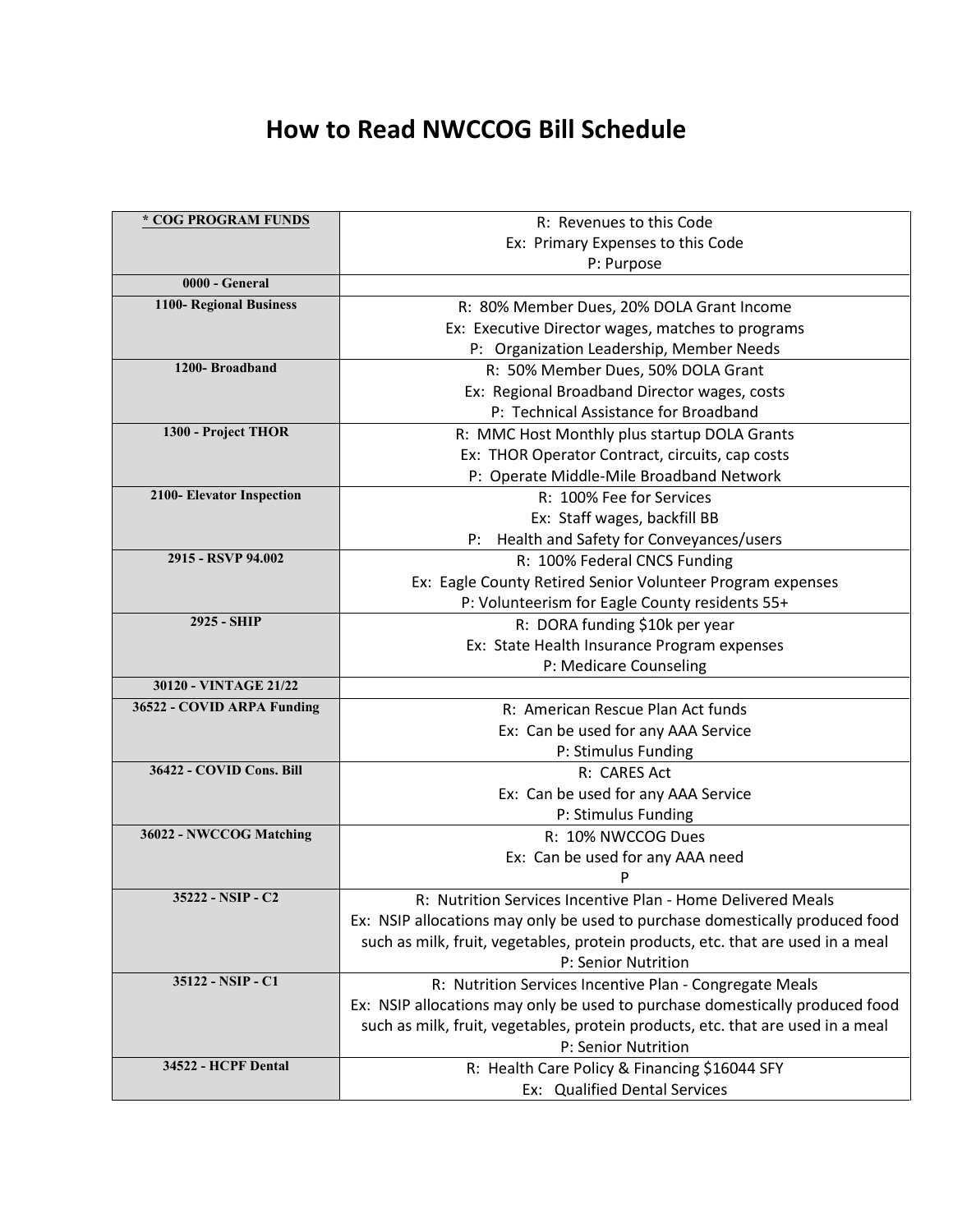|                             | P: Low-income dental procedures for qualified older adults            |
|-----------------------------|-----------------------------------------------------------------------|
| 33422 - State Part E        | R: State Funding for Senior Services (SFSS)                           |
|                             | Ex: Caregiver                                                         |
|                             | P: Caregiver                                                          |
| 33222 - State Services      | R: State Funding for Senior Services (SFSS)                           |
|                             | Ex: Can be used for all AAA services                                  |
|                             | P: Can be used for all AAA services                                   |
| 33122 - State Admin         | R: State Funding for Senior Services (SFSS)                           |
|                             | Ex: Can be used for all AAA admin needs                               |
|                             | P: Can be used for all admin needs                                    |
| 32622 - Homestead Admin     | R: State Homestead Funding                                            |
|                             | Ex: Can be used for all AAA admin needs                               |
|                             | P: Can be used for all admin needs                                    |
| 32522 - Homestead Exemption | R: State Homestead Funding                                            |
|                             | Ex: Can be used for all AAA needs                                     |
|                             | P: Can be used for all needs                                          |
| 31922 - EAP                 | R: Federal Elder Abuse Prevention Funding                             |
|                             | Ex: Must be used in context of Elder Abuse Prevention activities      |
|                             | P: Elder Abuse Prevention activities                                  |
| 31822 - Ombudsman           | R: Federal Long Term Care Ombudsman Funding                           |
|                             | Ex: Must be used for the Long-Term Care Ombudsman program             |
|                             | P: Long Term Care Ombudsman                                           |
| 31622 - Part E              | R: Federal Funding for Caregiving Programs                            |
|                             | Ex: Caregiver                                                         |
|                             | P: Caregiver                                                          |
| 31522 - Part D              | R: Federal Funding for Evidence Based Health Promotion Services (NCOA |
|                             | Approved)                                                             |
|                             | Ex: Falls Prevention                                                  |
|                             | P: Evidence Based Health Promotion Services                           |
| 31422 - Part C-2            | R: Federal Funding for Home Delivered Meals                           |
|                             | Ex: Home Delivered Meals                                              |
|                             | P: Home Delivered Meals                                               |
| 31322 - Part C-1            | R: Federal Funding for Congregate Meals                               |
|                             | Ex: Meals in Senior Centers                                           |
|                             | P: Congregate Meals                                                   |
| 31122 - Part B              | R: Federal Funding for AAA Activities and services                    |
|                             | Ex: Any AAA Activity or Service                                       |
|                             | P: AAA Services and staff                                             |
| 31022 - Fed Admin           |                                                                       |
| 3710 - Watershed and 208    | R: CDPHE 604(b) funds (80%), COG match (20%)                          |
| Planning                    | Ex: Water quality consultants                                         |
|                             | P: Regional water quality mgmt. (208) plan & action                   |
| 3800- Econ Develop District | R: EDA 3-year grant with 50% Match from Dues                          |
|                             | Ex: EDD Director and operational costs                                |
|                             | P: Facilitate Regional Economic Development, Grants                   |
| 3830 - EDA CARES Act        | R: 3-year Recovery Grant                                              |
|                             | Ex: Recovery Activities approved by EDA                               |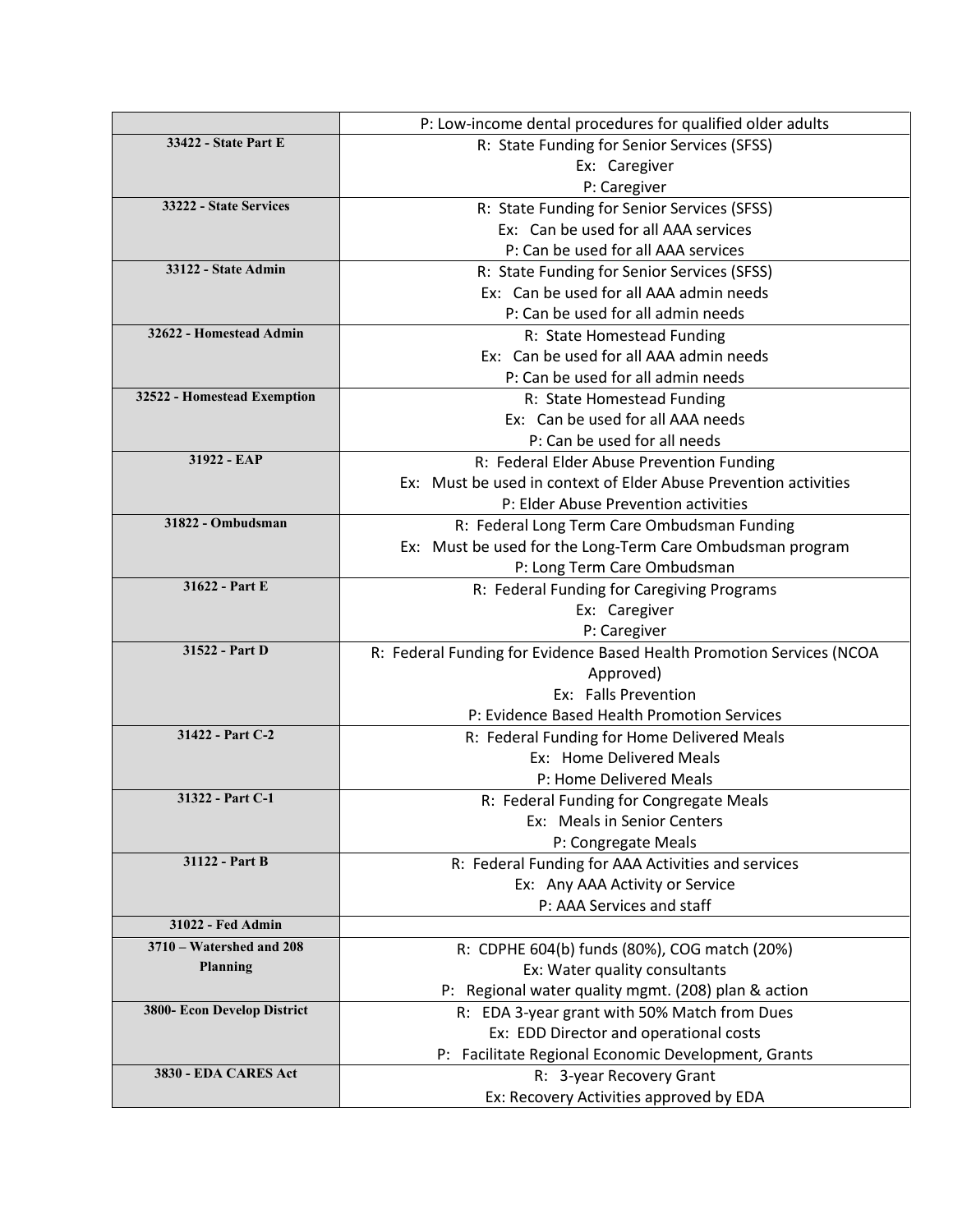|                                   | P: Post COVID Recovery ED                                                |
|-----------------------------------|--------------------------------------------------------------------------|
| 3835 - USDA HPG 2020              | R: USDA HPG fund                                                         |
|                                   | Ex: Direct to County Housing Auth. project specific                      |
|                                   | P: Preserve existing affordable housing                                  |
| 3840 - Rural Business Development |                                                                          |
| <b>3845 - RLF Grant</b>           |                                                                          |
| 4001-WX-Non-Grant                 | See Following 3 sub-categories                                           |
| <b>4005 - CARE</b>                | R: Energy Outreach Colorado yearly contract                              |
|                                   | Ex: Operational and Admin program costs                                  |
|                                   | P: Installing utility rebate driven efficiency upgrades (13 county area) |
| $4010 - CIP$                      | R: Energy Outreach Colorado yearly contract                              |
|                                   | Ex: Operational and Admin program costs                                  |
|                                   | P: Providing emergency heating assistance (18 county area)               |
| <b>4015 - BEECH</b>               | R: Eagle County, Walking Mtns., Holy Cross Energy (1 county)             |
|                                   | Ex: overhead costs                                                       |
|                                   | P: Electrical upgrades/ancillary costs to install B.E. measures          |
| 4020 - WX 21/22                   | Yearly funding through Colorado Energy Office Contract (13 counties)     |
| <b>46021 - CEO-WX SOLAR</b>       | R: CEO contract, Xcel utility rebates                                    |
|                                   | Ex: Admin. Costs and subcontractor installations                         |
|                                   | P: PV panels for qualifying WAP clients                                  |
| <b>48021 - CEO-WX CAPEQ</b>       | R: CEO contract                                                          |
|                                   | Ex: Administrative costs and large purchases                             |
|                                   | P: Property or equipment over \$5K useful life of more than 1 year.      |
| 47521 - CEO-WX ADMIN              | R: CEO contract                                                          |
|                                   | Ex: Administrative costs                                                 |
|                                   | P: Program Director and Manager                                          |
| 47021 - CEO-WX BE                 | R: CEO contract                                                          |
|                                   | Ex: Electric/air source heat pump upgrades                               |
|                                   | P: Replacing high cost fossil fuel appliances with BE                    |
| <b>45021 - STX-EE OPS</b>         | R: CEO contract, Severence taxes                                         |
|                                   | Ex: Energy Efficiency operations                                         |
|                                   | P: Braided funding to supplement WAP services                            |
| 43321 - LEAP T&TA                 | R: CEO contract, Low-Income Energy Assistance Program                    |
|                                   | Ex: Administrative costs and Training and Technical Assistance           |
|                                   | P: Weatherization related trainings and training materials               |
| 43221 - LEAP H&S                  | R: CEO contract, LEAP federal funding                                    |
|                                   | Ex: Labor and materials, possible subcontractors                         |
|                                   | P: Reduction or elimination of health or safety hazards in WAP homes     |
| 43121 - LEAP OP                   | R: CEO contract, LEAP federal funding                                    |
|                                   | Ex: Labor and materials                                                  |
|                                   | P: Weatherizing all non-DOE homes through WAP                            |
| 41420 - LEAP T&TA C/O             | Same as 43321 carry over from previous grant year                        |
| 41320 - LEAP LIABILITY            | R: CEO contract, LEAP federal funding                                    |
|                                   | Ex: Yearly pollution insurance                                           |
|                                   | P: Additional required insurance coverage                                |
| 41220 - LEAP HS C/O               | Same as 43221 carry over from previous grant year                        |
| 41120 - LEAP OP C/O               | Same as 43121 carry over from previous grant year                        |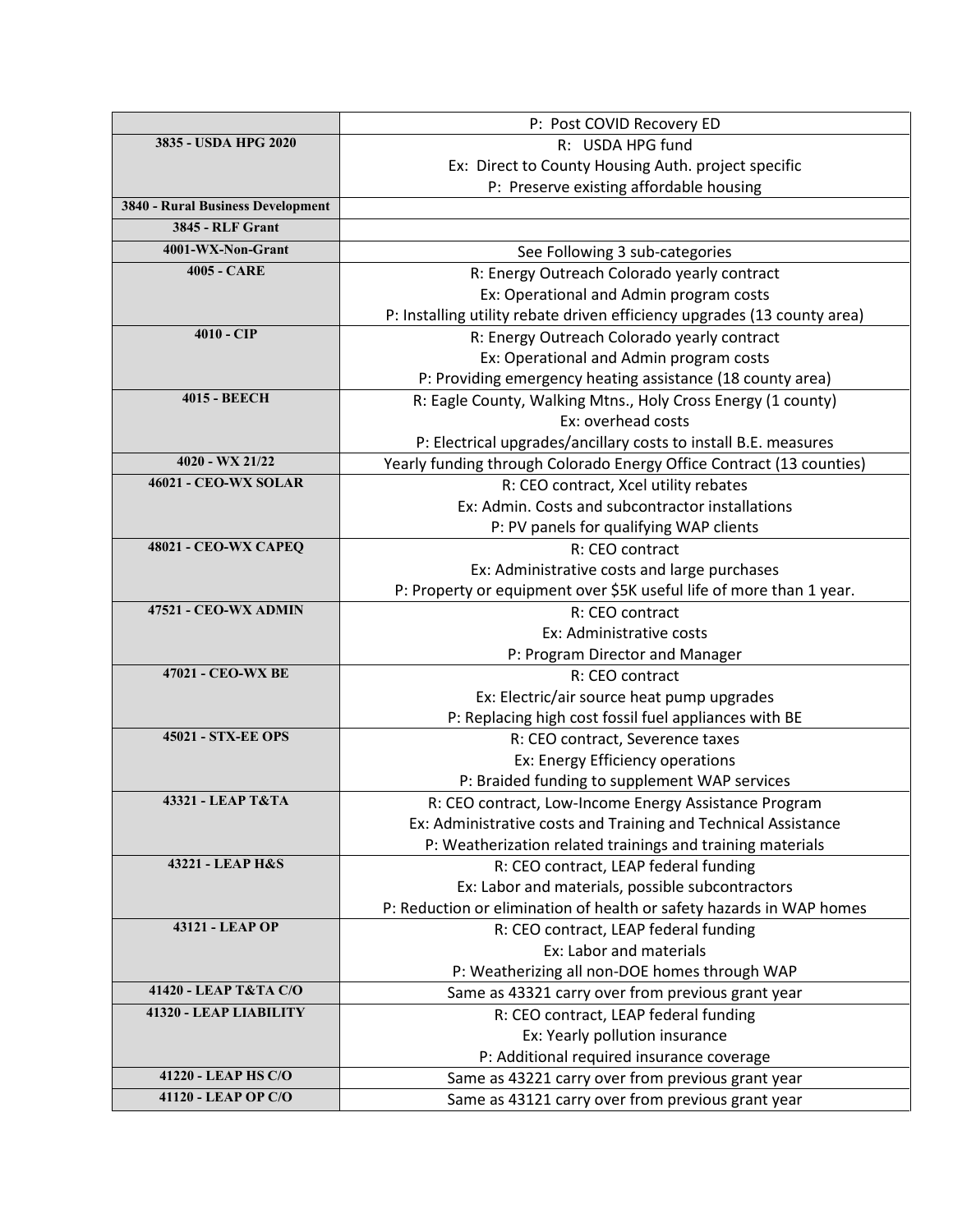| 42721 - DOE T&TA                                | R: CEO contract, Department of Energy funding                           |
|-------------------------------------------------|-------------------------------------------------------------------------|
|                                                 | Ex: Administrative costs and Training and Technical Assistance          |
|                                                 | P: Weatherization related trainings and training materials              |
| 42821 - DOE H&S                                 | R: CEO contract, DOE federal funding                                    |
|                                                 | Ex: Labor and materials, possible subcontractors                        |
|                                                 | P: Reduction or elimination of health or safety hazards in WAP homes    |
| <b>42521 - DOE ADMIN</b>                        | R: CEO contract, DOE federal funding                                    |
|                                                 | Ex: Administrative costs                                                |
|                                                 | P: Program Director and Manager                                         |
| 42621 - DOE OP                                  | R: CEO contract, DOE federal funding                                    |
|                                                 | Ex: Labor and materials, possible subcontractors                        |
|                                                 | P: Weatherizing all DOE qualified homes through WAP                     |
| <b>6100-Homeland Security</b>                   | R: Homeland Security Grand Fund                                         |
|                                                 | Ex: tools and trainings for regional preparedness                       |
|                                                 | P: Community disaster preparedness and recovery                         |
| 6118 - SHSG 2018                                | (specific to year)                                                      |
| 6119 - SHSG 2019                                | (specific to year)                                                      |
| 6120 - SHSG 2020                                | (specific to year)                                                      |
| <b>6600-HCC Health Care Coalition</b>           | R: CDPHE and OEPR                                                       |
|                                                 | Ex: regional healthcare preparedness activities                         |
|                                                 | P: Strengthen regional preparedness for healthcare                      |
| <b>6635 - HCC COVID 2</b>                       | (specific to COVID response)                                            |
| 6625 - HCC COVID 1                              | (specific to COVID response)                                            |
| 6621 - HCC 2021-2022                            | (specific to year)                                                      |
| 8100- Foundation                                | R: Donations for specific purpose                                       |
|                                                 | Ex: Pass through for those purposes, Admin Fees                         |
|                                                 | P: Provide NPO for Member uses as useful                                |
| <b>RTCC Group</b>                               |                                                                         |
| 5410 - Mobility Manager                         | R: CDOT 5320 annual Grant, local transit match                          |
|                                                 | EX: Program Coordinator, other work                                     |
|                                                 | P: Enhance Regional Mobility, add value to agencies                     |
| 5420 - NEMT                                     | This program ended with Mtn Ride Call Center closure, some funds remain |
| 5000- EXTERNAL PROGRAMS                         |                                                                         |
| 5100-QQ                                         | R: QQ Member Dues, grants some years                                    |
|                                                 | Ex: Three Admin Contractors, Operational Costs                          |
|                                                 | P: Regional water QQ protection, advocacy                               |
| 5110- Q/Q-UpCo Wild & Scenic                    | R: CWCB funds, W&S SG dues                                              |
|                                                 | Ex: Admin Contractor, Water Qual. Monitoring                            |
|                                                 | P: Protect Upper Colo. River values                                     |
| 8800- Northwest Loan Fund                       | R: HUD Housing CDBG through OEDIT, +other                               |
|                                                 | Ex: Direct Loans, Admin Costs                                           |
|                                                 | P: Loan to businesses to add jobs for EcDev                             |
|                                                 |                                                                         |
| 9000- Internal Service Funds<br>9100 - Indirect | See Each Below                                                          |
|                                                 | R: Fees to Programs internal and external                               |
|                                                 | EX: Admin and Fiscal Staff, office & overhead costs                     |
|                                                 | P: Support all aspects of Organization                                  |